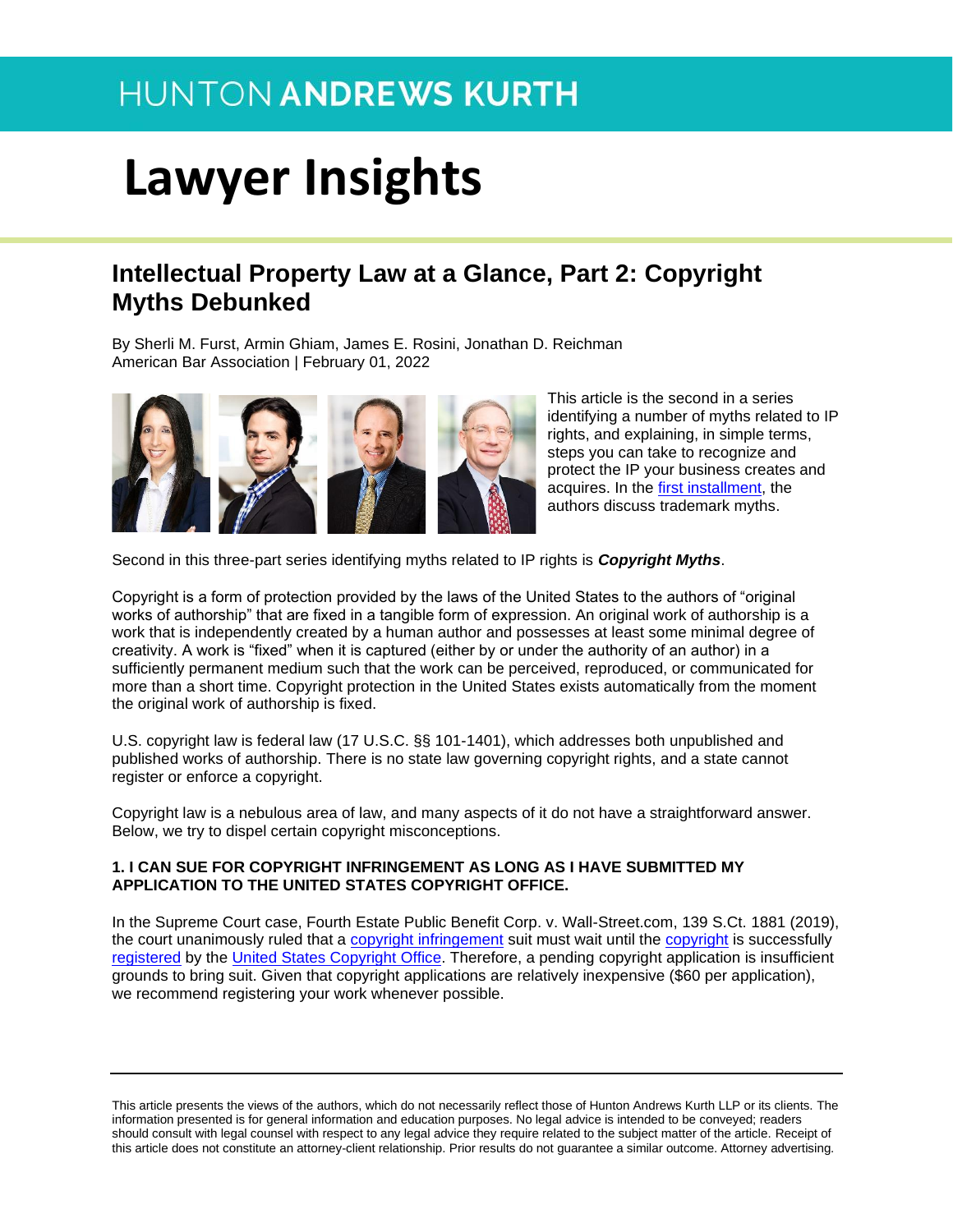#### **Intellectual Property Law at a Glance, Part 2: Copyright Myths Debunked**

By Sherli M. Furst, Armin Ghiam, James E. Rosini, Jonathan D. Reichman American Bar Association | February 01, 2022

#### **2. COPYRIGHT CAN PROTECT MY IDEAS.**

Copyright applies to a tangible work, and cannot apply to something as intangible as an idea. Indeed, section 102(b) of the Copyright Act explicitly states, "in no case does copyright protection for an original work of authorship extend to any idea, procedure, process, system, method of operation, concept, principle, or discovery, regardless of the form in which it is described, explained, illustrated, or embodied in such work."

#### **3. I CAN COPYRIGHT A NAME OR TITLE.**

Copyright laws require creativity and originality, and do not apply to items such as names and titles that may be duplicated coincidentally, or that may be legitimately used in unrelated instances. Book titles are among the list of things that cannot be copyrighted. Titles are only "short phrases," not original enough to be eligible for protection. The Copyright Office will not restrict titles to one book; there may be other works for which a title may be equally usable and appropriate. For example, in McGraw-Hill Book Co. v. Random House, Inc., 32 Misc.2d 704, 710, 225 N.Y.S.2d 646, 653 (Sup.Ct. 1962), McGraw Hill was unable to bar Random House from publishing a book titled, "John F. Kennedy & PT 109" even though McGraw Hill had first published a book titled, "PT 109: John Kennedy in World War II." The court found legitimate use of the words "PT 109" and "John Kennedy" and that the words could not be copyrighted. Id. at 713.

#### **4. EVERYTHING ON THE INTERNET IS IN THE PUBLIC DOMAIN AND FREE TO USE.**

This is false. Although much information posted to the internet is freely available to the public, the internet is not itself public domain. Most material posted there is protected by copyright law, regardless of whether a content host obtained the requisite permissions from the author. A work does not fall into the public domain until its copyright expires, which is typically many decades after an author's death.

#### **5. ANYTHING WITHOUT A COPYRIGHT NOTICE IS NOT PROTECTED.**

Use of a copyright notice is optional, and has been since March 1, 1989. Thus, copyright protections apply regardless of whether a copyright notice is displayed on the work. An author of an original work may receive absolute protection as soon as the work is created. Registration is not mandatory, but it is worthwhile to place a copyright notice on a work because it reminds others that copyright exists and, therefore, may help deter infringement. Additionally, putting a notice on your work may help establish willful infringement, which enhances the monetary compensation to which you are entitled.

#### **6. IF I CHANGE SOMEONE ELSE'S WORK, I CAN CLAIM IT AS MY OWN.**

The act of copying or adapting someone else's work is a restricted act. Any adaptation will be legally regarded as a derived work. The purpose and character of your intended use of the material is the single most important factor in determining whether a use is fair under U.S. copyright law. If you simply adapt a work, it will still be considered the work of the creator, and that person may object if you publish an adaptation without permission to do so. They are also entitled to reclaim any money you make from selling their work. If, however, your use is transformative—i.e., the new work has significantly changed the appearance or nature of the copyrighted work—you are more likely to succeed in a fair use defense. The transformative use concept arose from a 1994 decision by the U.S. Supreme Court, Campbell v. Acuff-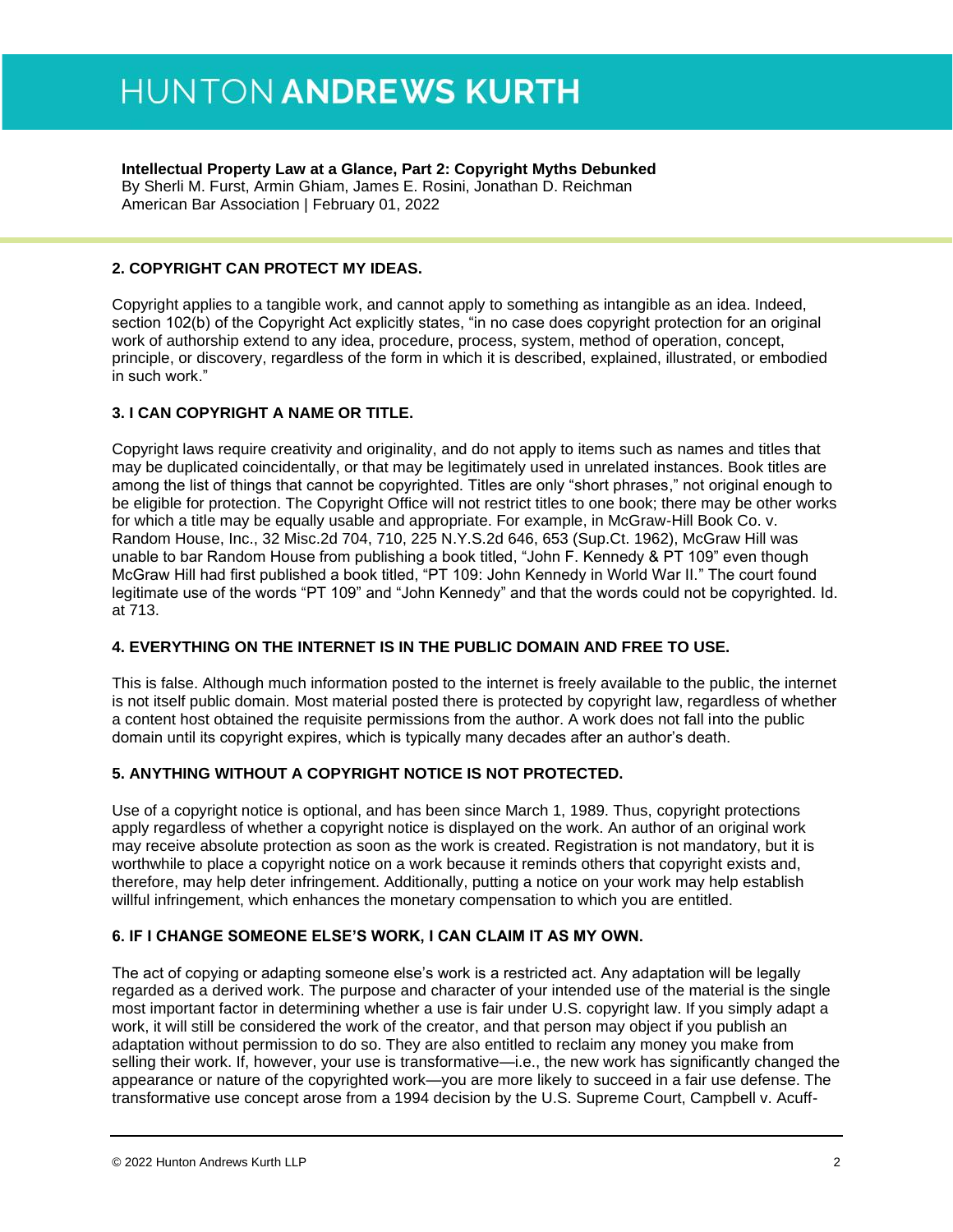#### **Intellectual Property Law at a Glance, Part 2: Copyright Myths Debunked**

By Sherli M. Furst, Armin Ghiam, James E. Rosini, Jonathan D. Reichman American Bar Association | February 01, 2022

Rose Music, 510 U.S. 569 (1994), concerning the song "Pretty Woman" by the rap group 2 Live Crew, a parody of "Oh, Pretty Woman" by Roy Orbison. The court focused not only on the small quantity taken from the copyrighted work, but also on the transformative nature of the defendant's use, and was persuaded that no infringement occurred because the defendant added a new meaning and message rather than simply superseding the original work. This meant the new work likely would not affect the market for the original work, so the copyright owner would not suffer financial harm.

#### **7. I CAN LEGALLY COPY 10 PERCENT WITHOUT IT BEING INFRINGEMENT.**

This is not the case. Unless it is explicitly allowed under the doctrine of fair use, any unauthorized use of a copyrighted work can potentially lead to legal action. When using quotes or extracts, there is no magic figure or percentage that can be applied. Courts typically look to the quality and importance of the content copied, not simply the quantity. In fact, if you base a creation on someone's copyrighted work, the result is called a "derivative work." A derivative work must be substantially different from the original work (minor changes are not enough) in order to not be considered copyright infringement.

#### **8. IT'S OKAY TO USE, COPY, OR PUBLISH ANOTHER'S WORK IF I DON'T MAKE ANY MONEY FROM IT.**

No, except in limited circumstances permitted under the doctrine of fair use, any copying or publication without the consent of the copyright owner may be deemed copyright infringement, and you could face legal action. If the use has a financial impact on the copyright owner (i.e., lost sales), then you could also face a claim for damages to reclaim lost revenue and royalties. The key factor is not the user, but the nature of the material, how it is being used, and whether the new use adversely affects the value of the original work. Because even a nonprofit educational use can undermine the value of a copyrighted work, it is advisable to consult an attorney before copying any original work.

We hope this has been a helpful starter guide on copyright law. Please tune in next month for part three of the series, in which we will debunk popular patent myths.

\* \* \*